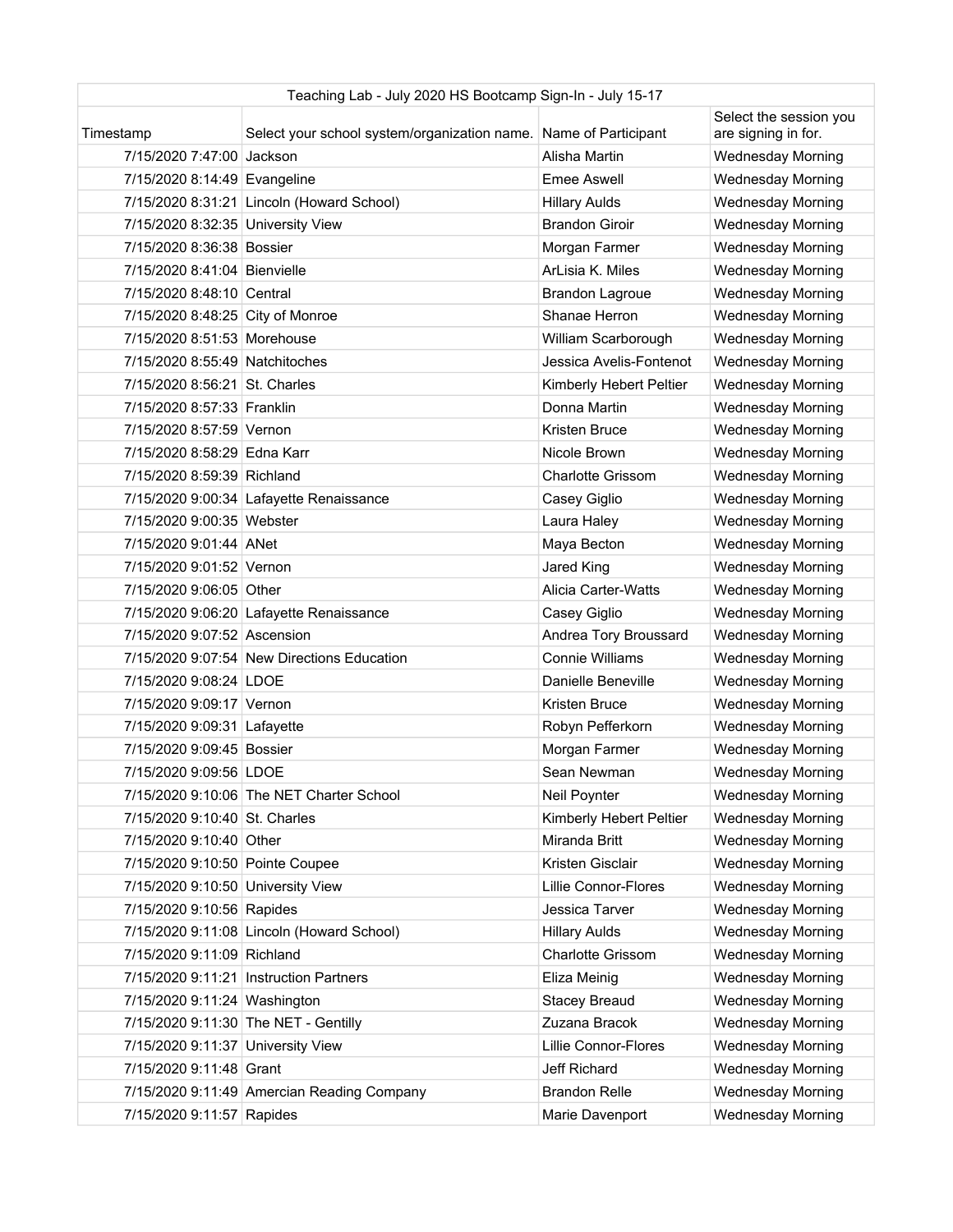| Teaching Lab - July 2020 HS Bootcamp Sign-In - July 15-17 |                                                                  |                            |                                               |
|-----------------------------------------------------------|------------------------------------------------------------------|----------------------------|-----------------------------------------------|
| Timestamp                                                 | Select your school system/organization name. Name of Participant |                            | Select the session you<br>are signing in for. |
| 7/15/2020 9:12:06 Pointe Coupee                           |                                                                  | Pamela Byrd                | <b>Wednesday Morning</b>                      |
| 7/15/2020 9:12:09 Other                                   |                                                                  | Laurie Carlton             | <b>Wednesday Morning</b>                      |
| 7/15/2020 9:12:22 Other                                   |                                                                  | Kelly DiMarco              | <b>Wednesday Morning</b>                      |
|                                                           | 7/15/2020 9:12:48 St. Bernard Christian Academy                  | Colby Lansou               | <b>Wednesday Morning</b>                      |
| 7/15/2020 9:13:05 Allen                                   |                                                                  | Brianna Jones              | <b>Wednesday Morning</b>                      |
| 7/15/2020 9:13:17 Bienvielle                              |                                                                  | Alexis Burford             | Wednesday Morning                             |
| 7/15/2020 9:13:24 University View                         |                                                                  | <b>Brandon Giroir</b>      | <b>Wednesday Morning</b>                      |
| 7/15/2020 9:13:32 Bienvielle                              |                                                                  | <b>ArLisia Miles</b>       | <b>Wednesday Morning</b>                      |
| 7/15/2020 9:13:54 Morehouse                               |                                                                  | William Scarborough        | <b>Wednesday Morning</b>                      |
| 7/15/2020 9:14:19 Bossier                                 |                                                                  | <b>Courtney Brant</b>      | <b>Wednesday Morning</b>                      |
| 7/15/2020 9:14:25 Other                                   |                                                                  | Jennifer McDermott         | <b>Wednesday Morning</b>                      |
| 7/15/2020 9:14:46 Other                                   |                                                                  | Alicia Carter-Watts        | <b>Wednesday Morning</b>                      |
| 7/15/2020 9:15:15 Grant                                   |                                                                  | <b>Rachel Guess</b>        | <b>Wednesday Morning</b>                      |
| 7/15/2020 9:15:42 Lafourche                               |                                                                  | Kayla Boudreaux            | <b>Wednesday Morning</b>                      |
| 7/15/2020 9:17:17 Richland                                |                                                                  | Rachel A. Hattaway         | Wednesday Morning                             |
| 7/15/2020 9:17:42 Central                                 |                                                                  | Jennifer Poydras           | <b>Wednesday Morning</b>                      |
| 7/15/2020 9:17:46 Tangipahoa                              |                                                                  | Elizabeth Vineyard-Bond    | <b>Wednesday Morning</b>                      |
| 7/15/2020 9:20:58 Morehouse                               |                                                                  | Sandra Boston              | <b>Wednesday Morning</b>                      |
|                                                           | 7/15/2020 9:34:31 The NET - Gentilly                             | Angela Cid                 | <b>Wednesday Morning</b>                      |
| 7/15/2020 9:37:14 St. Charles                             |                                                                  | Natalie Adams              | <b>Wednesday Morning</b>                      |
| 7/15/2020 9:50:34 Delta Charter                           |                                                                  | Tamba Eichmann             | <b>Wednesday Morning</b>                      |
| 7/15/2020 11:04:12 Tangipahoa                             |                                                                  | Carolyn Waller             | <b>Wednesday Morning</b>                      |
| 7/15/2020 11:06:36 West Carroll                           |                                                                  | Kandace Mote               | <b>Wednesday Morning</b>                      |
| 7/15/2020 11:07:35 Evangeline                             |                                                                  | Melissa Forestier (Cortez) | <b>Wednesday Morning</b>                      |
| 7/15/2020 11:30:23 Natchitoches                           |                                                                  | Jessica Avelis-Fontenot    | Wednesday Afternoon                           |
| 7/15/2020 11:49:20 Allen                                  |                                                                  | Hayley Smith               | <b>Wednesday Morning</b>                      |
| 7/15/2020 12:12:58 Natchitoches                           |                                                                  | Kathy Canerday             | <b>Wednesday Morning</b>                      |
| 7/15/2020 12:37:03 Natchitoches                           |                                                                  | Kathy Canerday             | Wednesday Afternoon                           |
|                                                           | 7/15/2020 12:37:47 St. Bernard Christian Academy                 | Colby Combel               | Wednesday Afternoon                           |
| 7/15/2020 12:53:16 St. Charles                            |                                                                  | Kimberly Hebert Peltier    | Wednesday Afternoon                           |
| 7/15/2020 12:53:31 Vernon                                 |                                                                  | Kristen Bruce              | Wednesday Afternoon                           |
| 7/15/2020 12:53:46 Morehouse                              |                                                                  | Sandra Boston              | Wednesday Afternoon                           |
| 7/15/2020 12:54:46 Morehouse                              |                                                                  | William Scarborough        | Wednesday Afternoon                           |
| 7/15/2020 12:57:05 Evangeline                             |                                                                  | Melissa Forestier (Cortez) | Wednesday Afternoon                           |
| 7/15/2020 12:57:14 City of Monroe                         |                                                                  | Shanae Herron              | Wednesday Afternoon                           |
| 7/15/2020 12:59:01 Franklin                               |                                                                  | Donna Martin               | Wednesday Afternoon                           |
| 7/15/2020 13:01:20 Lafayette                              |                                                                  | Robyn Pefferkorn           | Wednesday Afternoon                           |
| 7/15/2020 13:01:51 Pointe Coupee                          |                                                                  | Kristen Gisclair           | Wednesday Afternoon                           |
| 7/15/2020 13:01:54 Bienvielle                             |                                                                  | ArLisia Miles              | Wednesday Afternoon                           |
| 7/15/2020 13:02:22 Central                                |                                                                  | Paige Guercio              | Wednesday Afternoon                           |
| 7/15/2020 13:02:48 Richland                               |                                                                  | <b>Charlotte Grissom</b>   | Wednesday Afternoon                           |
| 7/15/2020 13:02:55 Franklin                               |                                                                  | Sean Newman                | Wednesday Afternoon                           |
|                                                           | 7/15/2020 13:04:59 New Directions Education                      | Connie Williams            | Wednesday Afternoon                           |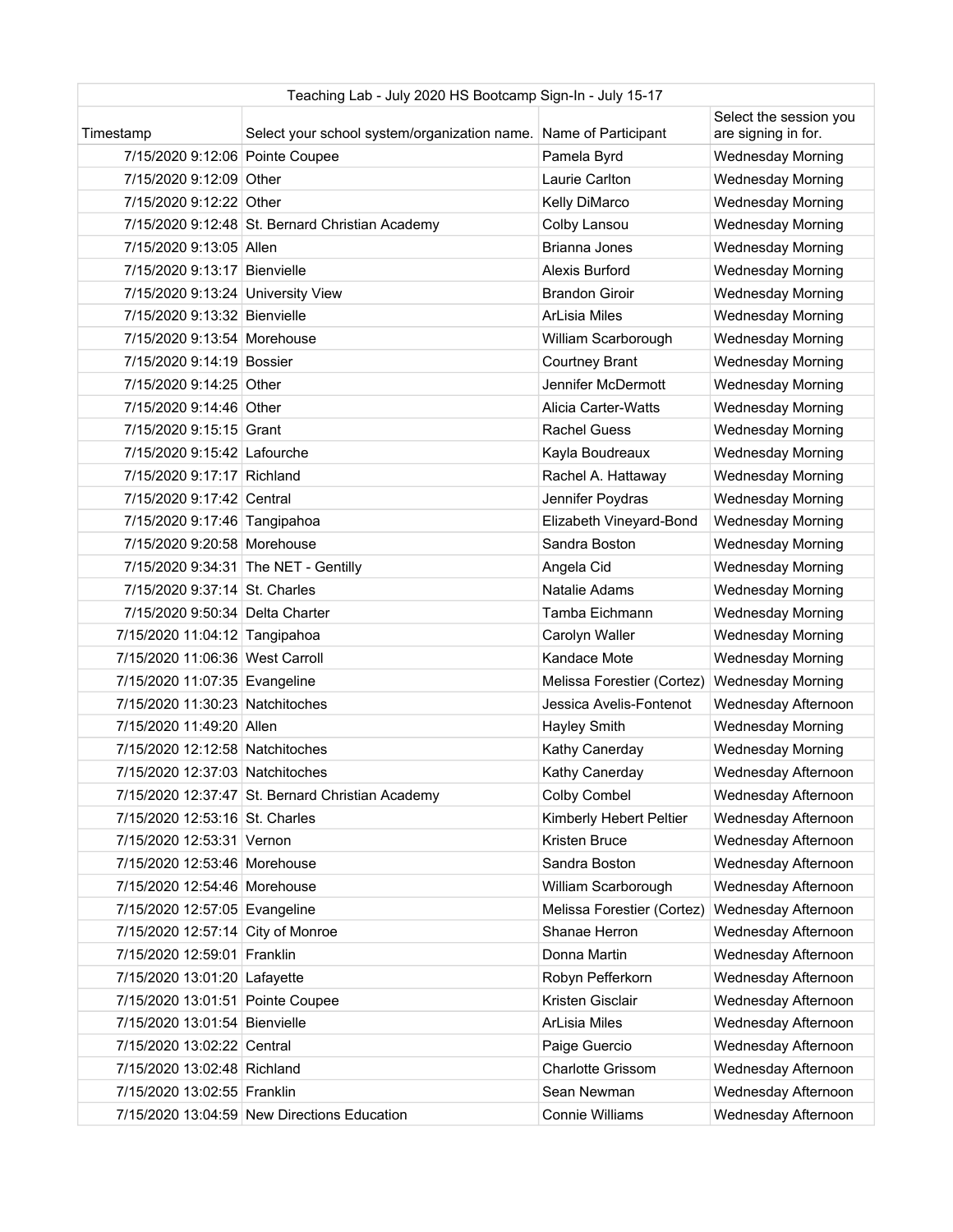| Teaching Lab - July 2020 HS Bootcamp Sign-In - July 15-17 |                                                                  |                                             |                                               |
|-----------------------------------------------------------|------------------------------------------------------------------|---------------------------------------------|-----------------------------------------------|
| Timestamp                                                 | Select your school system/organization name. Name of Participant |                                             | Select the session you<br>are signing in for. |
|                                                           | 7/15/2020 13:06:23 Lafayette Renaissance                         | Casey Giglio                                | Wednesday Afternoon                           |
| 7/15/2020 13:06:28 Pointe Coupee                          |                                                                  | Pamela Byrd                                 | Wednesday Afternoon                           |
| 7/15/2020 13:11:20 Rapides                                |                                                                  | Marie Davenport                             | Wednesday Afternoon                           |
| 7/15/2020 13:19:56 Rapides                                |                                                                  | Jessica Tarver                              | Wednesday Afternoon                           |
| 7/15/2020 13:28:04 Delta Charter                          |                                                                  | Tamba Eichmann                              | Wednesday Afternoon                           |
| 7/15/2020 13:36:14 Evangeline                             |                                                                  | Emee Aswell                                 | Wednesday Afternoon                           |
| 7/15/2020 13:59:47 Ascension                              |                                                                  | Andrea Tory Broussard                       | Wednesday Afternoon                           |
| 7/15/2020 14:41:42 Bossier                                |                                                                  | Morgan Farmer                               | Wednesday Afternoon                           |
| 7/15/2020 14:42:14 Bossier                                |                                                                  | Courtney Brant                              | Wednesday Afternoon                           |
|                                                           | 7/15/2020 15:00:27 Lincoln (Howard School)                       | <b>Hillary Aulds</b>                        | Wednesday Afternoon                           |
| 7/15/2020 15:00:30 Allen                                  |                                                                  | Hayley Smith                                | Wednesday Afternoon                           |
| 7/15/2020 15:30:20 Tangipahoa                             |                                                                  | Carolyn Waller                              | Wednesday Afternoon                           |
| 7/16/2020 6:55:13 City of Monroe                          |                                                                  | Michelle Manuel                             | <b>Wednesday Morning</b>                      |
| 7/16/2020 6:56:00 City of Monroe                          |                                                                  | Michelle Manuel                             | Wednesday Afternoon                           |
| 7/16/2020 8:49:22 Allen                                   |                                                                  | Hayley Smith                                | <b>Thursday Morning</b>                       |
| 7/16/2020 8:50:11 Lafourche                               |                                                                  | Kayla Boudreaux                             | <b>Thursday Morning</b>                       |
| 7/16/2020 8:50:45 Vernon                                  |                                                                  | Kristen Bruce                               | <b>Thursday Morning</b>                       |
|                                                           | 7/16/2020 8:52:35 Lafayette Renaissance                          | Casey Giglio                                | <b>Thursday Morning</b>                       |
| 7/16/2020 8:52:45 Morehouse                               |                                                                  | William Scarborough                         | <b>Thursday Morning</b>                       |
| 7/16/2020 8:52:46 Morehouse                               |                                                                  | Sandra Boston                               | <b>Thursday Morning</b>                       |
|                                                           |                                                                  |                                             |                                               |
| 7/16/2020 8:55:03 Webster                                 |                                                                  | Laura Haley                                 | <b>Wednesday Morning</b>                      |
| 7/16/2020 8:55:53 Natchitoches                            |                                                                  | Jessica Avelis-Fontenot                     | <b>Thursday Morning</b>                       |
| 7/16/2020 8:56:24 Bienvielle                              |                                                                  | Alexis Burford                              | <b>Thursday Morning</b>                       |
| 7/16/2020 8:56:25 Richland                                |                                                                  | <b>Charlotte Grissom</b>                    | <b>Thursday Morning</b>                       |
| 7/16/2020 8:57:20 Franklin                                |                                                                  | Donna Martin                                | <b>Thursday Morning</b>                       |
|                                                           | 7/16/2020 8:57:40 Lincoln (Howard School)                        | <b>Hillary Aulds</b>                        | <b>Thursday Morning</b>                       |
| 7/16/2020 9:01:13 Delta Charter                           |                                                                  | Tamba Eichmann                              | <b>Thursday Morning</b>                       |
| 7/16/2020 9:02:23 Grant                                   |                                                                  | <b>Rachel Guess</b>                         | <b>Thursday Morning</b>                       |
| 7/16/2020 9:02:51 Evangeline                              |                                                                  | Melissa Forestier (Cortez) Thursday Morning |                                               |
| 7/16/2020 9:03:26 Bienvielle                              |                                                                  | ArLisia K. Miles                            | <b>Thursday Morning</b>                       |
| 7/16/2020 9:03:47 St. Charles                             |                                                                  | Kimberly Hebert Peltier                     | <b>Thursday Morning</b>                       |
|                                                           | 7/16/2020 9:03:53 New Directions Education                       | Connie Williams                             | <b>Thursday Morning</b>                       |
| 7/16/2020 9:04:13 Central                                 |                                                                  | Paige Guercio                               | <b>Thursday Morning</b>                       |
| 7/16/2020 9:04:21 Bossier                                 |                                                                  | Morgan Farmer                               | <b>Thursday Morning</b>                       |
|                                                           | 7/16/2020 9:04:50 Amercian Reading Company                       | <b>Brandon Relle</b>                        | <b>Thursday Morning</b>                       |
| 7/16/2020 9:04:51 Franklin                                |                                                                  | Sean Newman                                 | Thursday Morning                              |
|                                                           | 7/16/2020 9:05:10   Instruction Partners                         | Eliza Meinig                                | <b>Thursday Morning</b>                       |
| 7/16/2020 9:05:30 Pointe Coupee                           |                                                                  | Kristen Gisclair                            | <b>Thursday Morning</b>                       |
| 7/16/2020 9:06:00 University View                         |                                                                  | Lillie Connor-Flores                        | <b>Thursday Morning</b>                       |
| 7/16/2020 9:06:19 Bossier                                 |                                                                  | Courtney Brant                              | <b>Thursday Morning</b>                       |
| 7/16/2020 9:06:26 ANet                                    |                                                                  | Maya Becton                                 | <b>Thursday Morning</b>                       |
| 7/16/2020 9:06:50 St. Charles                             |                                                                  | Natalie Adams                               | <b>Thursday Morning</b>                       |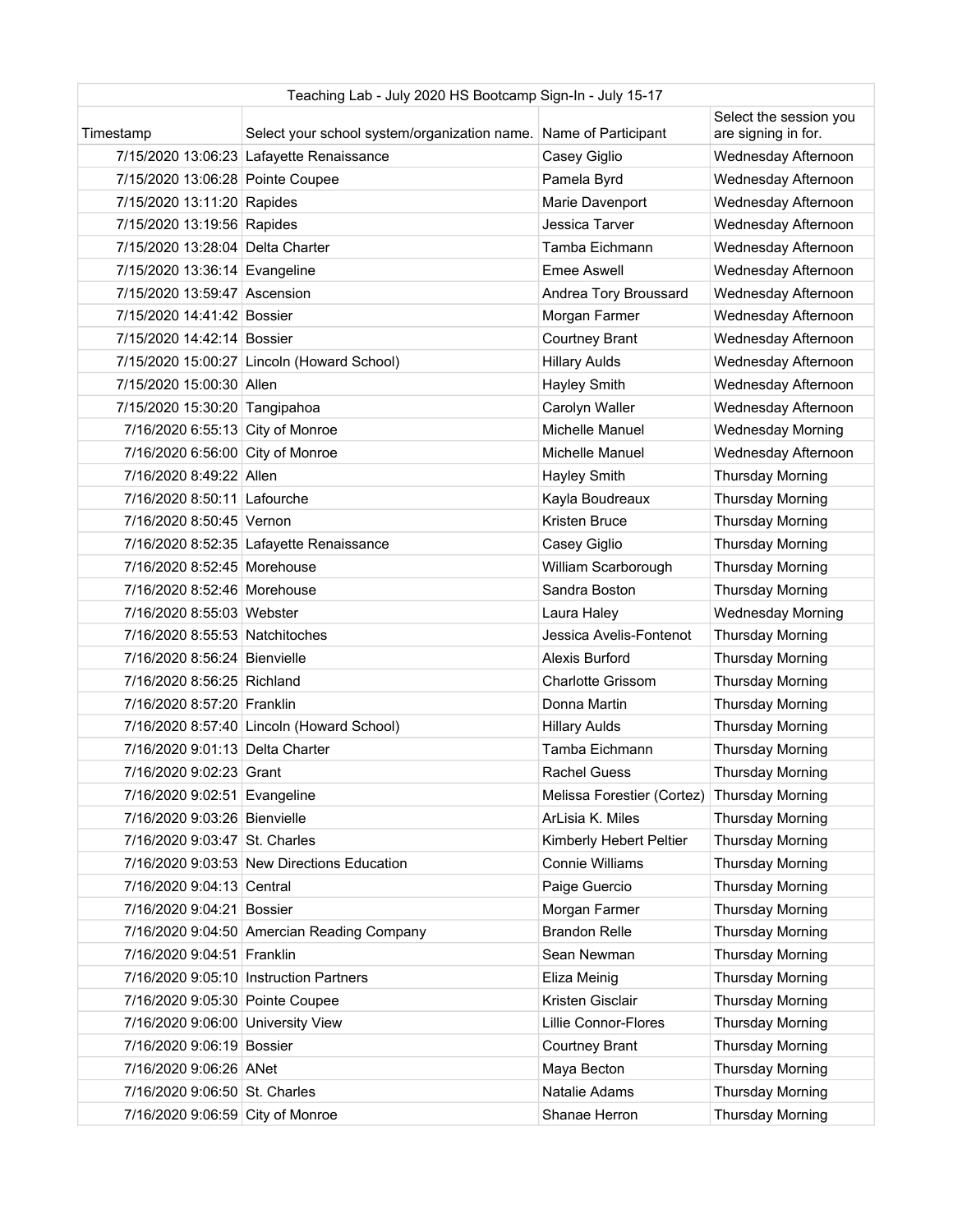| Teaching Lab - July 2020 HS Bootcamp Sign-In - July 15-17 |                                                                  |                          |                                               |
|-----------------------------------------------------------|------------------------------------------------------------------|--------------------------|-----------------------------------------------|
| Timestamp                                                 | Select your school system/organization name. Name of Participant |                          | Select the session you<br>are signing in for. |
| 7/16/2020 9:07:25 Grant                                   |                                                                  | Jeff Richard             | <b>Thursday Morning</b>                       |
| 7/16/2020 9:07:28 St. Charles                             |                                                                  | Natalie Adams            | Wednesday Afternoon                           |
| 7/16/2020 9:08:19 APEL                                    |                                                                  | Miranda Britt            | <b>Thursday Morning</b>                       |
|                                                           | 7/16/2020 9:08:31 D'Arbonne Woods                                | amy green                | <b>Thursday Morning</b>                       |
| 7/16/2020 9:08:33 APEL                                    |                                                                  | Miranda Britt            | Wednesday Afternoon                           |
| 7/16/2020 9:08:43 Ascension                               |                                                                  | Kathy Lopiparo           | <b>Thursday Morning</b>                       |
| 7/16/2020 9:08:43 Other                                   |                                                                  | Alicia Carter-Watts      | Thursday Morning                              |
| 7/16/2020 9:08:56 Allen                                   |                                                                  | Brianna Jones            | <b>Thursday Morning</b>                       |
| 7/16/2020 9:09:01 Rapides                                 |                                                                  | Jessica Tarver           | Thursday Morning                              |
| 7/16/2020 9:09:12 Other                                   |                                                                  | Stephanie Bradford       | <b>Thursday Morning</b>                       |
| 7/16/2020 9:09:39 Central                                 |                                                                  | Jennifer Poydras         | <b>Thursday Morning</b>                       |
| 7/16/2020 9:09:42 Richland                                |                                                                  | Rachel A. Hattaway       | <b>Thursday Morning</b>                       |
|                                                           | 7/16/2020 9:09:53 D'Arbonne Woods                                | amy green                | <b>Wednesday Morning</b>                      |
| 7/16/2020 9:10:12 City of Monroe                          |                                                                  | Michelle Manuel          | <b>Thursday Morning</b>                       |
| 7/16/2020 9:10:29 Webster                                 |                                                                  | Laura Haley              | Wednesday Afternoon                           |
| 7/16/2020 9:11:58 LDOE                                    |                                                                  | Alisha Martin            | <b>Thursday Morning</b>                       |
| 7/16/2020 9:12:28 City of Monroe                          |                                                                  | Shanae Herron            | Thursday Morning                              |
| 7/16/2020 9:13:40 Pointe Coupee                           |                                                                  | Pamela Byrd              | Thursday Morning                              |
| 7/16/2020 9:14:12 Evangeline                              |                                                                  | <b>Emee Aswell</b>       | Thursday Morning                              |
|                                                           | 7/16/2020 9:18:10 The NET - Gentilly                             | Zuzana Bracok            | Thursday Morning                              |
| 7/16/2020 9:20:19 Bienvielle                              |                                                                  | ArLisia K. Miles         | Thursday Morning                              |
| 7/16/2020 9:21:29 Pointe Coupee                           |                                                                  | Kristen Gisclair         | <b>Thursday Morning</b>                       |
| 7/16/2020 9:22:14 Lafayette                               |                                                                  | Robyn Pefferkorn         | Thursday Morning                              |
| 7/16/2020 9:29:33 Vernon                                  |                                                                  | Jared King               | <b>Thursday Morning</b>                       |
| 7/16/2020 9:39:49 Ascension                               |                                                                  | Andrea Tory Broussard    | <b>Thursday Morning</b>                       |
| 7/16/2020 10:16:54 Rapides                                |                                                                  | Delanie Ingram           | <b>Thursday Morning</b>                       |
| 7/16/2020 10:34:47 Jefferson Davis                        |                                                                  | Lisa Bourg               | <b>Thursday Morning</b>                       |
| 7/16/2020 10:35:29 Jefferson Davis                        |                                                                  | Lisa Bourg               | <b>Wednesday Morning</b>                      |
| 7/16/2020 10:36:08 Jefferson Davis                        |                                                                  | Lisa Bourg               | Wednesday Afternoon                           |
| 7/16/2020 11:59:11 West Carroll                           |                                                                  | Kandace Mote             | <b>Wednesday Morning</b>                      |
| 7/16/2020 12:00:00 West Carroll                           |                                                                  | Kandace Mote             | Wednesday Afternoon                           |
| 7/16/2020 12:40:44 Morehouse                              |                                                                  | Sandra Boston            | Thursday Afternoon                            |
| 7/16/2020 12:46:42 Lafayette                              |                                                                  | Robyn Pefferkorn         | Thursday Afternoon                            |
| 7/16/2020 12:51:10 Vernon                                 |                                                                  | Kristen Bruce            | Thursday Afternoon                            |
| 7/16/2020 12:52:08 Morehouse                              |                                                                  | William Scarborough      | Thursday Afternoon                            |
| 7/16/2020 12:53:23 St. Charles                            |                                                                  | Kimberly Hebert Peltier  | Thursday Afternoon                            |
| 7/16/2020 12:55:32 Richland                               |                                                                  | <b>Charlotte Grissom</b> | Thursday Afternoon                            |
| 7/16/2020 12:58:00 Jefferson Davis                        |                                                                  | Lisa Bourg               | Thursday Afternoon                            |
| 7/16/2020 12:58:13 Bossier                                |                                                                  | Courtney Brant           | Thursday Afternoon                            |
| 7/16/2020 12:58:29 Ascension                              |                                                                  | Andrea Tory Broussard    | Thursday Afternoon                            |
|                                                           | 7/16/2020 12:59:02 Lafayette Renaissance                         | Casey Giglio             | Thursday Afternoon                            |
| 7/16/2020 12:59:14 Delta Charter                          |                                                                  | Tamba Eichmann           | Thursday Afternoon                            |
| 7/16/2020 12:59:35 Allen                                  |                                                                  | Hayley Smith             | Thursday Afternoon                            |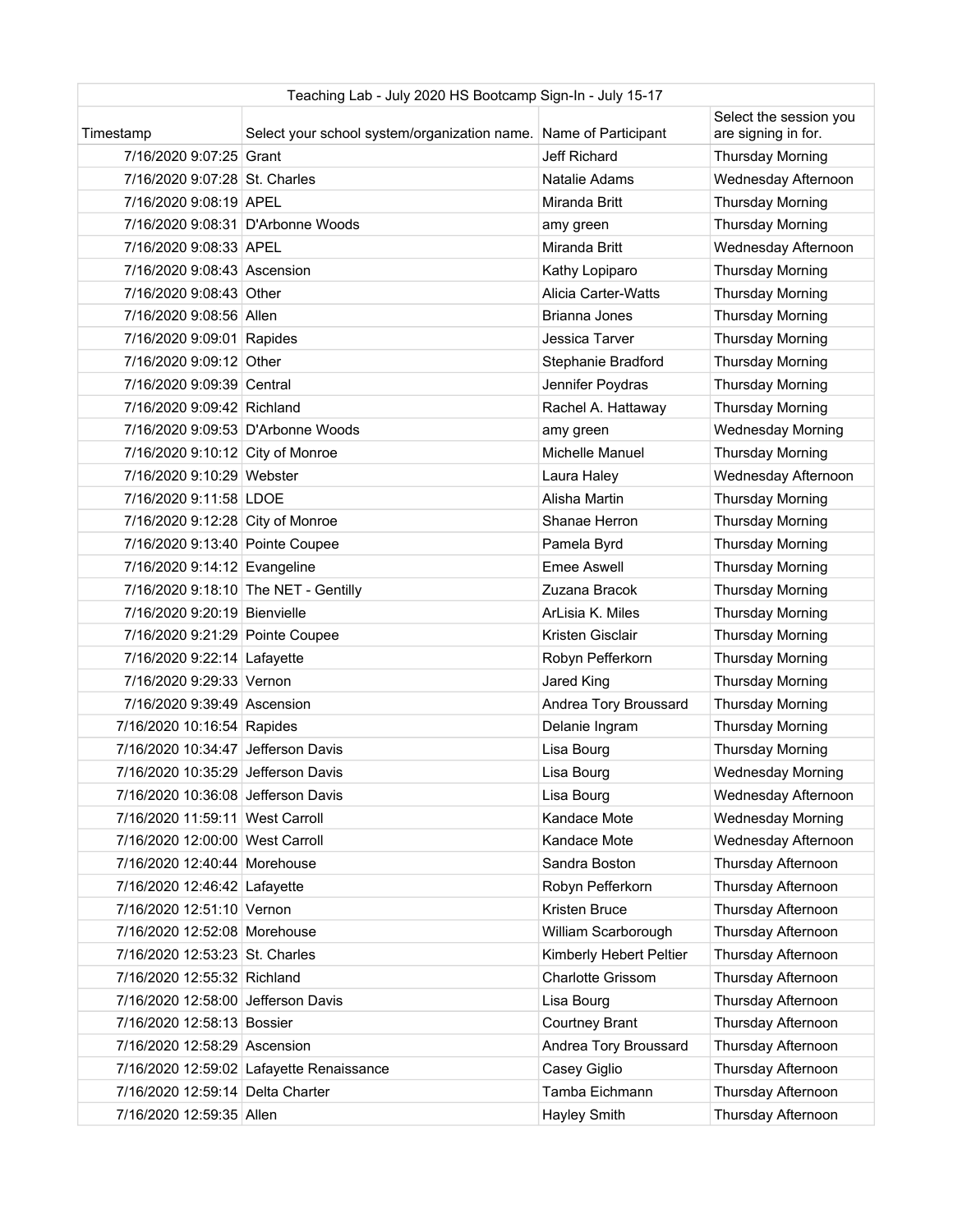| Teaching Lab - July 2020 HS Bootcamp Sign-In - July 15-17 |                                                                  |                            |                                               |
|-----------------------------------------------------------|------------------------------------------------------------------|----------------------------|-----------------------------------------------|
| Timestamp                                                 | Select your school system/organization name. Name of Participant |                            | Select the session you<br>are signing in for. |
|                                                           | 7/16/2020 13:00:36 Lincoln (Howard School)                       | <b>Hillary Aulds</b>       | Thursday Afternoon                            |
| 7/16/2020 13:00:43 Bossier                                |                                                                  | Morgan Farmer              | Thursday Afternoon                            |
| 7/16/2020 13:00:47 Pointe Coupee                          |                                                                  | Kristen Gisclair           | Thursday Afternoon                            |
| 7/16/2020 13:02:21 Franklin                               |                                                                  | Sean Newman                | Thursday Afternoon                            |
| 7/16/2020 13:02:34 City of Monroe                         |                                                                  | Shanae Herron              | Thursday Afternoon                            |
| 7/16/2020 13:02:37 Pointe Coupee                          |                                                                  | Pamela Byrd                | Thursday Afternoon                            |
| 7/16/2020 13:02:40 Other                                  |                                                                  | Alicia Carter-Watts        | Thursday Afternoon                            |
| 7/16/2020 13:02:43 D'Arbonne Woods                        |                                                                  | Amy Green                  | Thursday Afternoon                            |
|                                                           | 7/16/2020 13:02:46 New Directions Education                      | Connie Williams            | Thursday Afternoon                            |
| 7/16/2020 13:03:07 Lafourche                              |                                                                  | Kayla Boudreaux            | Thursday Afternoon                            |
| 7/16/2020 13:03:08 Webster                                |                                                                  | Laura Haley                | Thursday Afternoon                            |
| 7/16/2020 13:03:09 Central                                |                                                                  | Paige Guercio              | Thursday Afternoon                            |
| 7/16/2020 13:03:13 University View                        |                                                                  | <b>Brandon Giroir</b>      | <b>Thursday Morning</b>                       |
|                                                           | 7/16/2020 13:03:13 Amercian Reading Company                      | <b>Brandon Relle</b>       | Thursday Afternoon                            |
| 7/16/2020 13:03:16 Bienvielle                             |                                                                  | <b>ArLisia Miles</b>       | Thursday Afternoon                            |
| 7/16/2020 13:03:21 Rapides                                |                                                                  | Marie Davenport            | Thursday Afternoon                            |
| 7/16/2020 13:03:23 APEL                                   |                                                                  | Miranda Britt              | Thursday Afternoon                            |
| 7/16/2020 13:03:24 Grant                                  |                                                                  | Jeff Richard               | Thursday Afternoon                            |
| 7/16/2020 13:03:30 University View                        |                                                                  | <b>Brandon Giroir</b>      | Thursday Afternoon                            |
| 7/16/2020 13:03:43 ANet                                   |                                                                  | Maya Becton                | Thursday Afternoon                            |
| 7/16/2020 13:03:49 Grant                                  |                                                                  | Jeff Richard               | Wednesday Afternoon                           |
| 7/16/2020 13:04:02 Allen                                  |                                                                  | Brianna Jones              | Thursday Afternoon                            |
| 7/16/2020 13:04:04 LDOE                                   |                                                                  | <b>Rachel Guess</b>        | Thursday Afternoon                            |
| 7/16/2020 13:04:05 Richland                               |                                                                  | Rachel A. Hattaway         | Thursday Afternoon                            |
| 7/16/2020 13:04:15 Natchitoches                           |                                                                  | Jessica Avelis-Fontenot    | Thursday Afternoon                            |
|                                                           |                                                                  |                            |                                               |
| 7/16/2020 13:04:36 University View                        |                                                                  | Lillie Connor-Flores       | Thursday Afternoon                            |
| 7/16/2020 13:05:08 Rapides                                |                                                                  | Jessica Tarver             | Thursday Afternoon                            |
| 7/16/2020 13:06:06 Jackson                                |                                                                  | Alisha Martin              | Thursday Afternoon                            |
| 7/16/2020 13:06:43 City of Monroe                         |                                                                  | Michelle Manuel            | Thursday Afternoon                            |
| 7/16/2020 13:08:42 Franklin                               |                                                                  | Donna Martin               | Thursday Afternoon                            |
| 7/16/2020 13:18:05 Evangeline                             |                                                                  | Melissa Forestier (Cortez) | Thursday Afternoon                            |
| 7/16/2020 14:14:31 Rapides                                |                                                                  | Delanie Ingram             | Thursday Afternoon                            |
| 7/16/2020 14:39:38 Natchitoches                           |                                                                  | Jessica Avelis-Fontenot    | Thursday Afternoon                            |
| 7/17/2020 7:20:23 Tangipahoa                              |                                                                  | Carolyn Waller             | <b>Thursday Morning</b>                       |
| 7/17/2020 8:32:12 Grant                                   |                                                                  | <b>Rachel Guess</b>        | <b>Friday Morning</b>                         |
| 7/17/2020 8:47:46 Vernon                                  |                                                                  | Kristen Bruce              | <b>Friday Morning</b>                         |
| 7/17/2020 8:48:55 Natchitoches                            |                                                                  | Jessica Avelis-Fontenot    | <b>Friday Morning</b>                         |
| 7/17/2020 8:49:52 Ascension                               |                                                                  | Andrea Tory Broussard      | <b>Friday Morning</b>                         |
| 7/17/2020 8:50:16 Morehouse                               |                                                                  | Sandra Boston              | <b>Friday Morning</b>                         |
| 7/17/2020 8:53:00 University View                         |                                                                  | Lillie Connor-Flores       | <b>Friday Morning</b>                         |
| 7/17/2020 8:53:23 University View                         |                                                                  | Lillie Connor-Flores       | Wednesday Afternoon                           |
| 7/17/2020 8:55:30 Richland                                |                                                                  | Rachel A. Hattaway         | <b>Friday Morning</b>                         |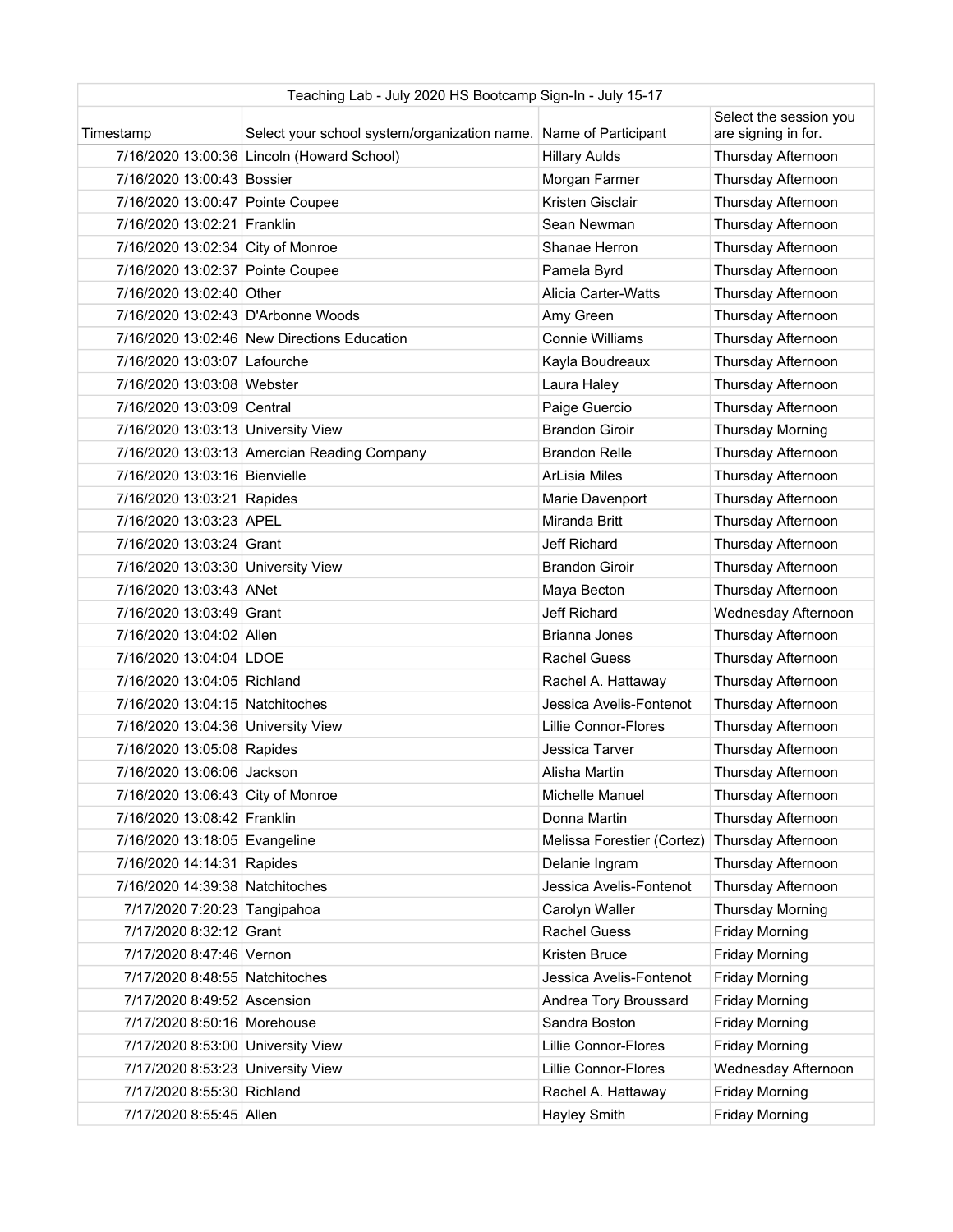| Teaching Lab - July 2020 HS Bootcamp Sign-In - July 15-17 |                                                                  |                            |                                               |
|-----------------------------------------------------------|------------------------------------------------------------------|----------------------------|-----------------------------------------------|
| Timestamp                                                 | Select your school system/organization name. Name of Participant |                            | Select the session you<br>are signing in for. |
| 7/17/2020 8:56:15 Morehouse                               |                                                                  | William Scarborough        | <b>Friday Morning</b>                         |
|                                                           | 7/17/2020 8:57:01 Lafayette Renaissance                          | Casey Giglio               | <b>Friday Morning</b>                         |
| 7/17/2020 8:58:15 Franklin                                |                                                                  | Donna Martin               | <b>Friday Morning</b>                         |
| 7/17/2020 8:58:40 Richland                                |                                                                  | <b>Charlotte Grissom</b>   | <b>Friday Morning</b>                         |
| 7/17/2020 8:59:37 Central                                 |                                                                  | Paige Guercio              | <b>Friday Morning</b>                         |
| 7/17/2020 9:00:30 Lafourche                               |                                                                  | Kayla Boudreaux            | <b>Friday Morning</b>                         |
| 7/17/2020 9:00:30 Delta Charter                           |                                                                  | Tamba Elchmann             | <b>Friday Morning</b>                         |
| 7/17/2020 9:01:48 Bossier                                 |                                                                  | <b>Courtney Brant</b>      | <b>Friday Morning</b>                         |
| 7/17/2020 9:02:15 Webster                                 |                                                                  | Laura Haley                | <b>Friday Morning</b>                         |
|                                                           | 7/17/2020 9:02:16 New Directions Education                       | <b>Connie Williams</b>     | <b>Friday Morning</b>                         |
| 7/17/2020 9:02:17 Bossier                                 |                                                                  | Morgan Farmer              | <b>Friday Morning</b>                         |
| 7/17/2020 9:02:29 Allen                                   |                                                                  | Brianna Jones              | <b>Friday Morning</b>                         |
|                                                           | 7/17/2020 9:02:34 D'Arbonne Woods                                | Amy Green                  | <b>Friday Morning</b>                         |
| 7/17/2020 9:02:42 Jackson                                 |                                                                  | Alisha Martin              | <b>Friday Morning</b>                         |
| 7/17/2020 9:02:42 Other                                   |                                                                  | Alicia Carter-Watts        | <b>Friday Morning</b>                         |
| 7/17/2020 9:03:13 Central                                 |                                                                  | Jennifer Poydras           | <b>Friday Morning</b>                         |
| 7/17/2020 9:03:17 Franklin                                |                                                                  | Sean Newman                | <b>Friday Morning</b>                         |
| 7/17/2020 9:03:25 Pointe Coupee                           |                                                                  | Pamela Byrd                | <b>Friday Morning</b>                         |
| 7/17/2020 9:04:06 St. Charles                             |                                                                  | Kimberly Hebert Peltier    | <b>Friday Morning</b>                         |
| 7/17/2020 9:04:18 Ascension                               |                                                                  | Kathy Lopiparo             | <b>Wednesday Morning</b>                      |
| 7/17/2020 9:04:21 City of Monroe                          |                                                                  | Shanae Herron              | <b>Friday Morning</b>                         |
| 7/17/2020 9:04:29 Rapides                                 |                                                                  | Jessica Tarver             | <b>Friday Morning</b>                         |
| 7/17/2020 9:06:02 Bienvielle                              |                                                                  | Alexis Burford             | <b>Friday Morning</b>                         |
|                                                           | 7/17/2020 9:06:25 Amercian Reading Company                       | <b>Brandon Relle</b>       | <b>Friday Morning</b>                         |
|                                                           | 7/17/2020 9:07:31 Lincoln (Howard School)                        | <b>Hillary Aulds</b>       | <b>Friday Morning</b>                         |
| 7/17/2020 9:07:43 City of Monroe                          |                                                                  | Michelle Manuel            | <b>Friday Morning</b>                         |
| 7/17/2020 9:08:12 Bienvielle                              |                                                                  | <b>ArLisia Miles</b>       | <b>Friday Morning</b>                         |
| 7/17/2020 9:08:16 Pointe Coupee                           |                                                                  | Kristen Gisclair           | <b>Friday Morning</b>                         |
| 7/17/2020 9:08:32 Lafayette                               |                                                                  | Robyn Pefferkorn           | <b>Friday Morning</b>                         |
| 7/17/2020 9:08:41 Grant                                   |                                                                  | Jeff Richard               | <b>Friday Morning</b>                         |
| 7/17/2020 9:09:05 Tangipahoa                              |                                                                  | Elizabeth Vineyard-Bond    | <b>Friday Morning</b>                         |
| 7/17/2020 9:09:07 Vernon                                  |                                                                  | Jared King                 | <b>Friday Morning</b>                         |
| 7/17/2020 9:09:14 Rapides                                 |                                                                  | Marie Davenport            | <b>Friday Morning</b>                         |
| 7/17/2020 9:14:26 St. Charles                             |                                                                  | Natalie Adams              | <b>Friday Morning</b>                         |
| 7/17/2020 10:07:53 Evangeline                             |                                                                  | Melissa Forestier (Cortez) | <b>Friday Morning</b>                         |
| 7/17/2020 10:50:34 St. Charles                            |                                                                  | Natalie Adams              | Thursday Afternoon                            |
| 7/17/2020 10:52:17 Jefferson Davis                        |                                                                  | Lisa Bourg                 | <b>Friday Morning</b>                         |
| 7/17/2020 11:03:42 Tangipahoa                             |                                                                  | Carolyn Waller             | <b>Friday Morning</b>                         |
| 7/17/2020 11:46:19 Natchitoches                           |                                                                  | Jessica Avelis-Fontenot    | Friday Afternoon                              |
| 7/17/2020 12:07:07 APEL                                   |                                                                  | Miranda Britt              | <b>Friday Morning</b>                         |
| 7/17/2020 12:33:22 St. Charles                            |                                                                  | Natalie Adams              | Friday Afternoon                              |
| 7/17/2020 12:50:27 Vernon                                 |                                                                  | Kristen Bruce              | Friday Afternoon                              |
| 7/17/2020 12:51:53 City of Monroe                         |                                                                  | Michelle Manuel            | Friday Afternoon                              |